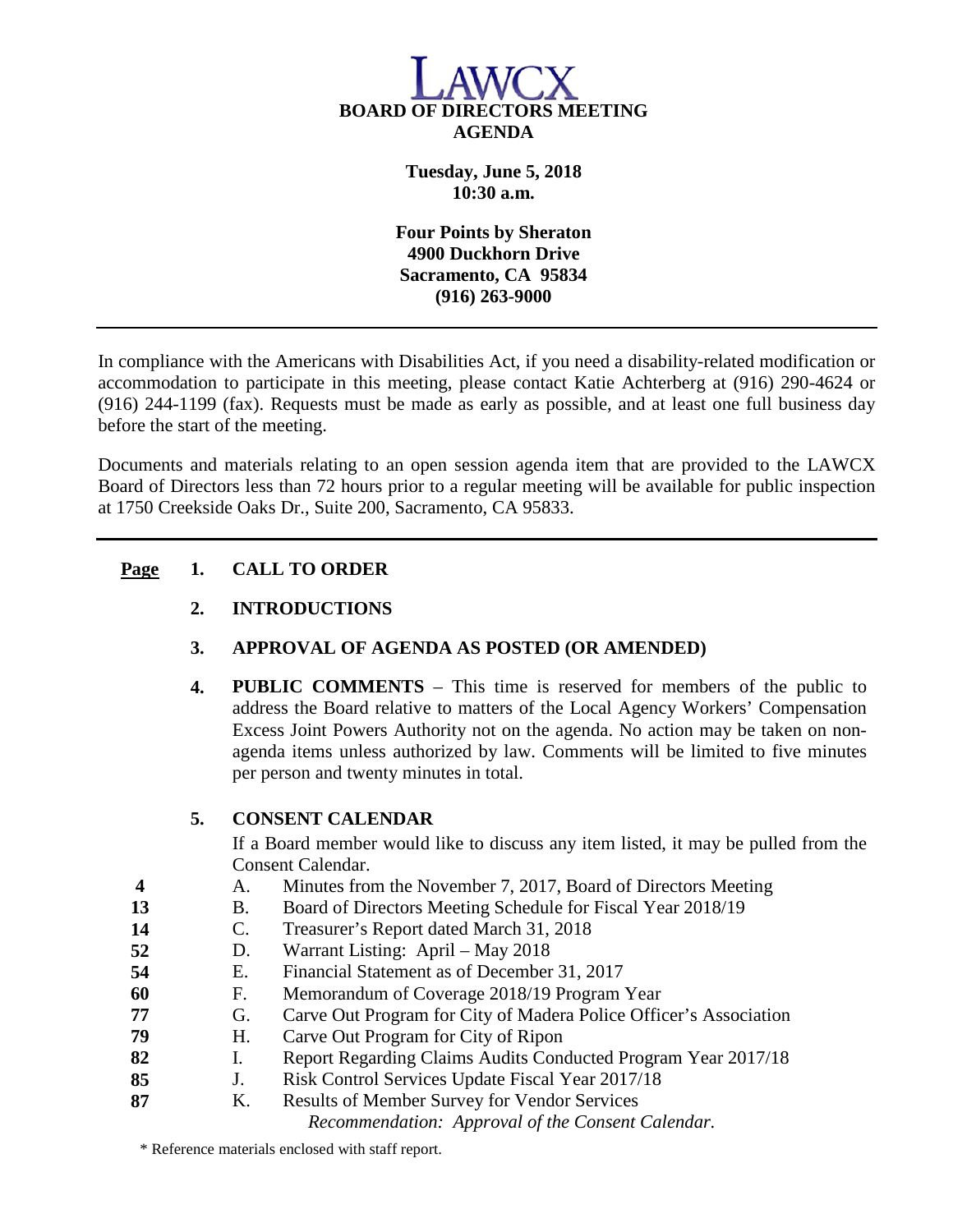|     | 6. |                 | <b>ACTION/DISCUSSION ITEMS</b>                                                                                            |  |
|-----|----|-----------------|---------------------------------------------------------------------------------------------------------------------------|--|
| 114 |    | $^*A.$          | Excess Insurance Renewal for the 2018/19 Program Year<br>Recommendation: Renew coverage for the 2018/19 program year with |  |
|     |    |                 | CSAC-EIA at a \$5 million retention.                                                                                      |  |
| 124 |    | <b>B.</b>       | Review of CSAC EIA Services Offerings                                                                                     |  |
|     |    |                 | Recommendation: None                                                                                                      |  |
| 126 |    | ${^*C}.$        | Risk Control Service Work Plan for 2018/19                                                                                |  |
|     |    |                 | Recommendation: Review and approve the 2018/19 LAWCX Risk Control<br>Plan.                                                |  |
| 130 |    | D.              | Risk Control Reimbursement Program Update                                                                                 |  |
|     |    |                 | Recommendation: Receive and File.                                                                                         |  |
| 132 |    | *E.             | Proposed Operating Budget for the 2018/19 Program Year                                                                    |  |
|     |    |                 | Recommendation: Recommend the Board of Directors approve the<br>Proposed 2018/19 Program Year Budget.                     |  |
| 149 |    | $*F.$           | Financial Statement as of March 31, 2018                                                                                  |  |
|     |    |                 | Recommended: Receive and file.                                                                                            |  |
| 156 |    | $\mathcal{G}$ . | <b>Claims Trend Analysis Report</b>                                                                                       |  |
|     |    |                 | Recommendation: Review and file.                                                                                          |  |
| 162 |    | *H.             | Consider Approval of Resolution Adopting \$250,000 Pool Deficit Curing and                                                |  |
|     |    |                 | Assessment Plan and Approving Related Assessments                                                                         |  |
|     |    |                 | Recommendation: Staff recommends approval of Resolution No. 2-2017 A                                                      |  |
|     |    |                 | Resolution of the Board of Directors of the Local Agency Workers'                                                         |  |
|     |    |                 | Compensation Excess Joint Powers Authority Adopting \$250,000 Pool                                                        |  |
|     |    |                 | Deficit Curing and Assessment Plan and Approving Related Assessments.                                                     |  |
| 201 |    | $*I.$           | Conflict of Interest Code – Biennial Review                                                                               |  |
|     |    |                 | Recommendation: Receive and file.                                                                                         |  |
| 206 |    | $*J.$           | Election of Executive Committee Officer and Members                                                                       |  |
|     |    |                 | Recommendation: Elect a representative to serve in the office of Vice                                                     |  |
|     |    |                 | President, and elect two representatives to serve as Members of the                                                       |  |
|     |    |                 | <b>Executive Committee.</b>                                                                                               |  |
| 209 |    | Κ.              | Location for Future Board of Directors Meetings                                                                           |  |
|     |    |                 | Recommendation: Staff is seeking feedback from the Board for possible<br>meeting locations.                               |  |
|     |    |                 |                                                                                                                           |  |
|     |    |                 |                                                                                                                           |  |
|     | 7. |                 | <b>CLOSING COMMENTS</b><br>This time is reserved for comments by Board members and/or staff and to identify               |  |

This time is reserved for comments by Board members and/or staff and to identify matters for future Board business.

- A. Board
- B. Staff

## **8. ADJOURNMENT**

\* Reference materials enclosed with staff report.